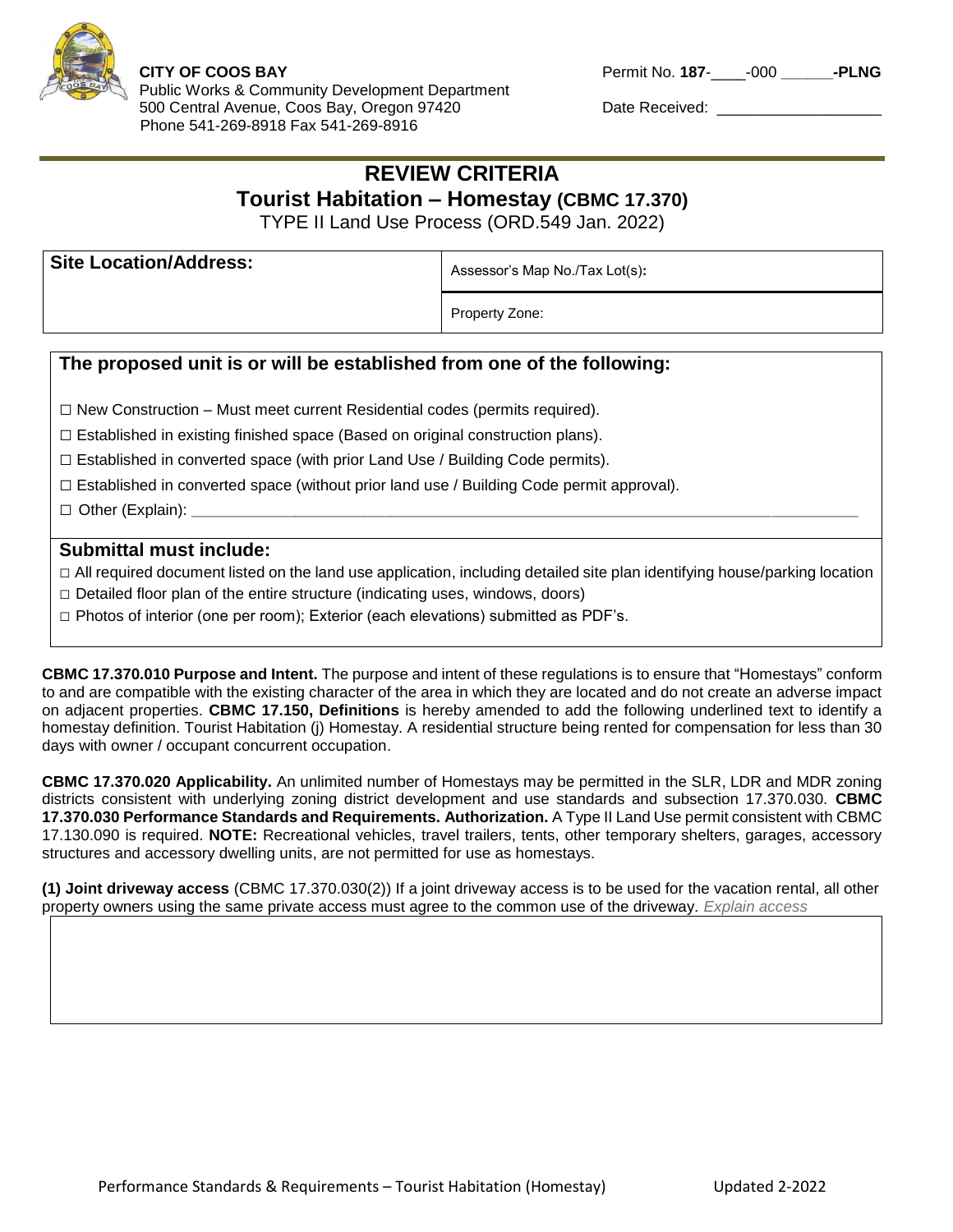**(2) Licensing and Taxes** (CBMC 17.370.030(3,4) Owners and Operators of "Homestays" must secure a business license pursuant to the requirements of CBMC Chapter 5.05 and the payment of Transient Lodging taxes pursuant to the requirements of CBMC Section 3.55. *Completed licensing and taxes applications are due at the time of land use submittal and related fees are due after land use approval (Prior to occupancy).*

**(3) Carbon Monoxide and Smoke detector** (CBMC 17.370.030(6) A carbon monoxide (CO) and smoke detector devices must be installed in each bedroom for rent in a "Homestay". *To be Verified after land use approval, prior to occupancy.*

**(4) Address numbers.** Address numbers on the vacation rental or homestay structure must be visible from the street. (CBMC 17.370.030(7) *Describe number placement (location, minimum 4" in height and contrasting color). Placement verified prior to occupancy.*

**(5) Homestay compliance** (CBMC 17.370.030(9) Compliance with all CBMC regulations is required, including, but not limited to Title 8, Health and Safety *(Garbage service)*; Title 9, Peace, Morals and Welfare *(Noise restrictions)*; and Title 15, Buildings and Construction *(List any proposed work or prior unauthorized work associated with the proposed use)*. *Describe how you will comply with each section.*

**(6) Advertising on-site (Signage)** (CBMC 17.370.030(10) "Homestay" on-site advertising is permitted subject to the requirements of CBMC 17.333.060. Residential Zoning Districts that specify an allowance of one on-site sign advertising a "Homestay" rental with a maximum of two faces not to exceed two square feet in area per face. Additionally, no sign in any residential zoning district shall inhibit vision of a dwelling unit address. *If signage is proposed, identify on a photograph or sketch its size and location .*